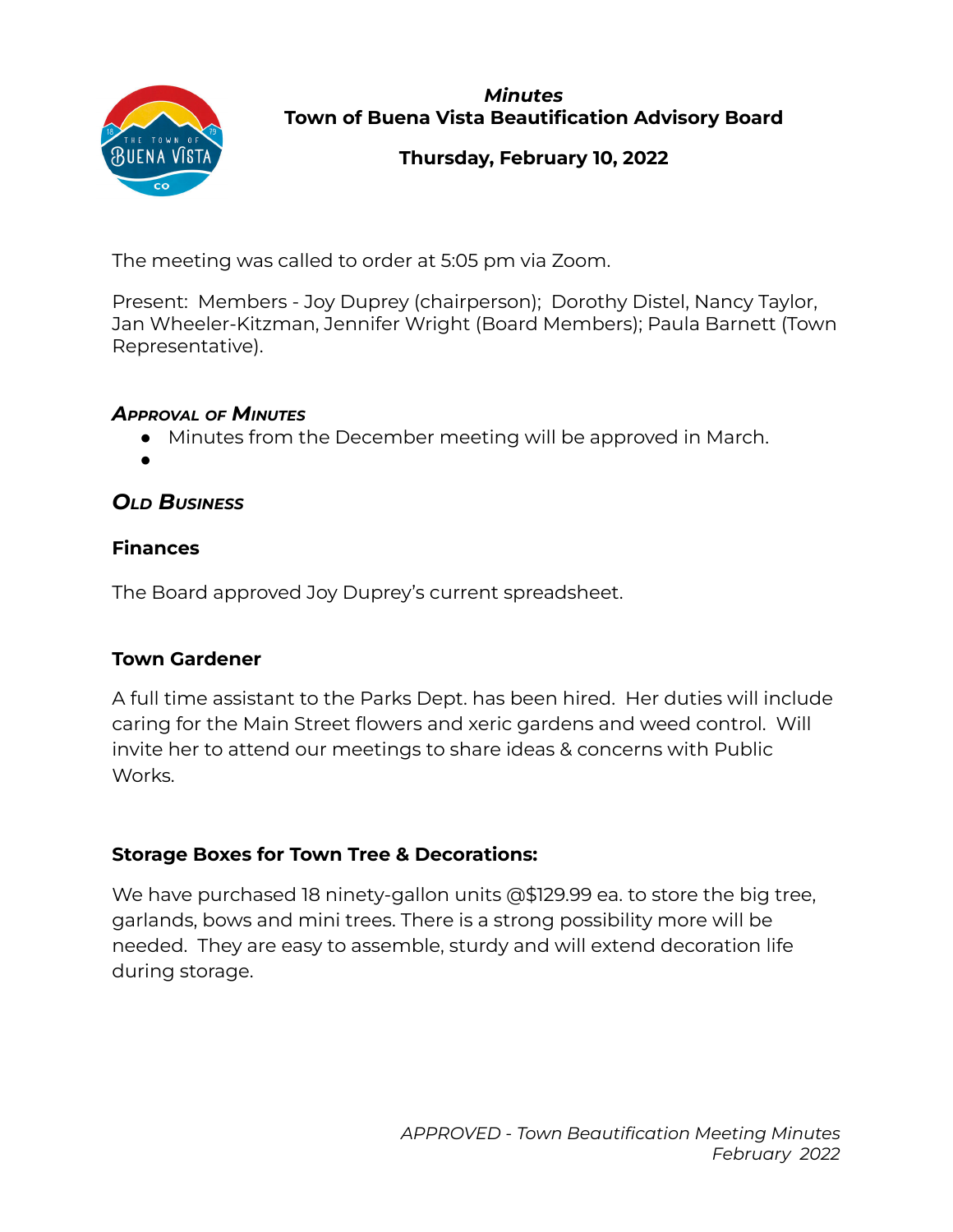#### **Red Bows**

Plan to replace ten of the 24" bows this year which will surpass our budget request by approx. \$65.00. Approved by group.

### **Snowflake to be repaired**

One of the highway snowflakes was misplaced and did not get repaired or installed this year. It has been found and will be repaired and ready for next year**.**

## **Wreaths on Main St. not lit**

Have requested an answer why and will revisit the question at next meeting.

### **Solar Lights for mini trees**

Joy will take the two trees from Cottonwood Ave home to experiment with solar lights, hoping we can use them instead of battery powered strings in future.

## **Solar spotlight on sculpture:**

We have the light but are waiting for boulder placement before install.

#### **Beautification web presence**

Planning Director Joseph Teipel is willing to sit down with us to build a Beautification Project page on the Town website, my-BV.com. There could be another page dedicated to the xeric gardens. Joy invited board to participate in this idea with further discussion at the March meeting.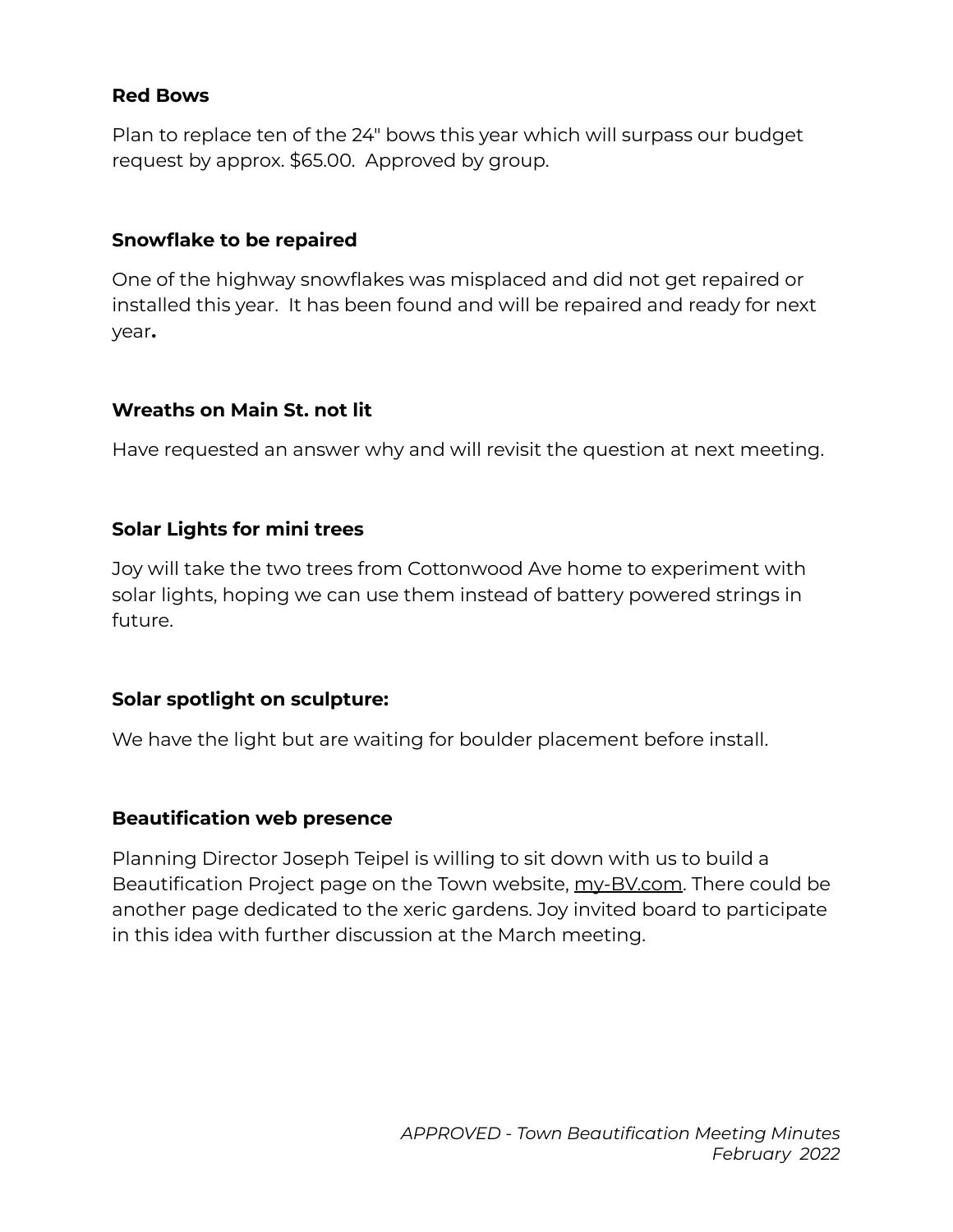# *NEW BUSINESS*

#### **Tumbleweed threat**

Sue & Bonnie contacted Earl Richmond and Chaffee County Noxious Weed Supervisor, Kayla Malone about abundant tumbleweeds at the Rodeo Grounds and other places in town which could turn into devastating fireballs under the right conditions. Joy will f/u with Public Works to make sure they are aware.

#### **Town Update**

Paula suggested members of the Beautification Board each create a login for my-BV.com in order to keep current with developments that might impact our agenda. She would also be our contact person on the Beautification web pages.

**\_\_\_\_\_\_\_\_\_\_\_\_\_\_\_\_\_\_\_\_\_\_\_\_\_\_\_\_\_\_\_\_\_\_\_\_\_\_\_\_\_\_\_\_\_\_\_\_\_\_\_\_\_\_\_\_\_\_\_\_\_\_\_\_\_\_\_\_\_\_\_\_\_\_\_\_\_**

### **Next Meeting**

Thursday, March 3 at 5pm. Location or Zoom TBD.

## **Adjournment**

The meeting was adjourned at 6:25pm.

**\_**

#### **Projects to keep track of:**

- Boulders in xeric gardens
- Bump up tree adoptions to \$50
- Kinetic Sculpture
- GardenCemetery